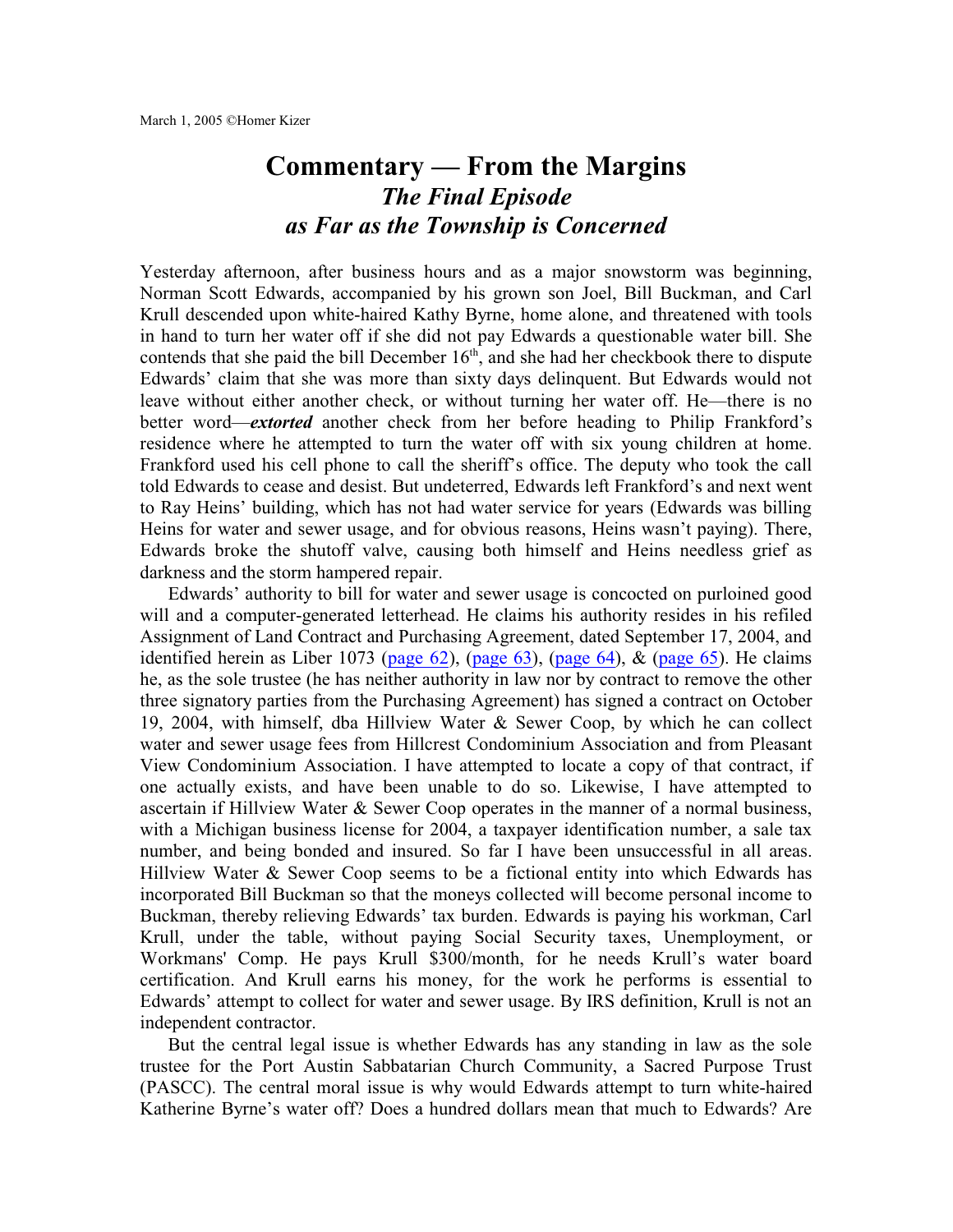his donations—he does no work for a living—down so much that he has to coerce money from elderly women? Apparently they are. Actually, we know they are, for he went back into Dorm #3 during January's fire to save a handful of donations. Not photos or family memorabilia, but cash paper-clipped to envelopes. Maybe a hundred dollars in bills all together, according to witnesses.

The township of Port Austin has had enough. A person doesn't bully money from elderly women, home alone, without incurring the wrath of man and God. Apparently as far as the township is concerned, it is time for this whole lot of intruders that first arrived with Arthur Hawkins in 1999 to be gone. And with reluctance, the club that they have hesitated to wield will soon come fully into play…the entirety of the former Air Base is zoned B-2 General Business. To live within the zone requires a variance in the form of an occupancy permit. Apparently Hawkins and Eternal Life Bible Institute never bothered to inform the four trustees of the Port Austin Sabbatarian Church Community (PASCC) that they would need to obtain a permit for everyone living on the property, including for each student.

The township, after yesterday's intimidation of Katherine Byrne will probably use the January fire in the uninsured Dorm #3 as justification to evict everyone not living in a building specifically constructed to be a single family residence from the former Air Base. Their authority to do so will come from the need for a zoning variance. And they will simply refuse variances until such time as the whole cast of intruders who have besmirched Port Austin are gone, and no longer retain any interests in buildings on the former Air Base.

I suspect that Marvin L. Goretski, in his official capacity as Supervisor of the Port Austin Township, will send notices to everyone living on the properties described in Liber 1073 that for safety reasons, enforcement of the B-2 General Business zoning provisions will begin. This enforcement will probably force the eviction of Edwards and his family, Anna DeLong, and Bill Buckman from the upstairs rooms of Windy Hill, the former medical facility for the Air Base. These upstairs rooms were never intended for permanent occupancy. Plus, this enforcement will probably also cause Terry Williams and his 86-year old mother, who live in the remodeled downstairs apartment, to vacate. And with the removal of occupants from Windy Hill, the township will finally be rid of the worst of Hawkins' legacy.

But to protect itself from a charge of bias, the township will, most likely, also require Philip Frankford and his family vacate (as far as residing in is concerned) the building known as Little Caesar's. Paul Drieman has tentative plans to do ministry work elsewhere, so he will not be adversely affected by an order to vacate the former Commissary, where my shop is located. (Paul and his wife have literally been camping in shop facilities since Edwards forced their removal from Dorm #1.)

So the end is in sight: a game plan exists. The township has to rid itself of those who would bully elderly women, a reoccurring situation. Glen Goslin as ELBI's first site manager also bullied this same elderly woman as well as a neighboring widow.

Edwards bravely threatens a white-haired woman, who is his neighbor. Suppose he will be so brave in his judgment? Apparently he doesn't fear God. But then, as he told Katherine Byrne, someone has to pay for the water.